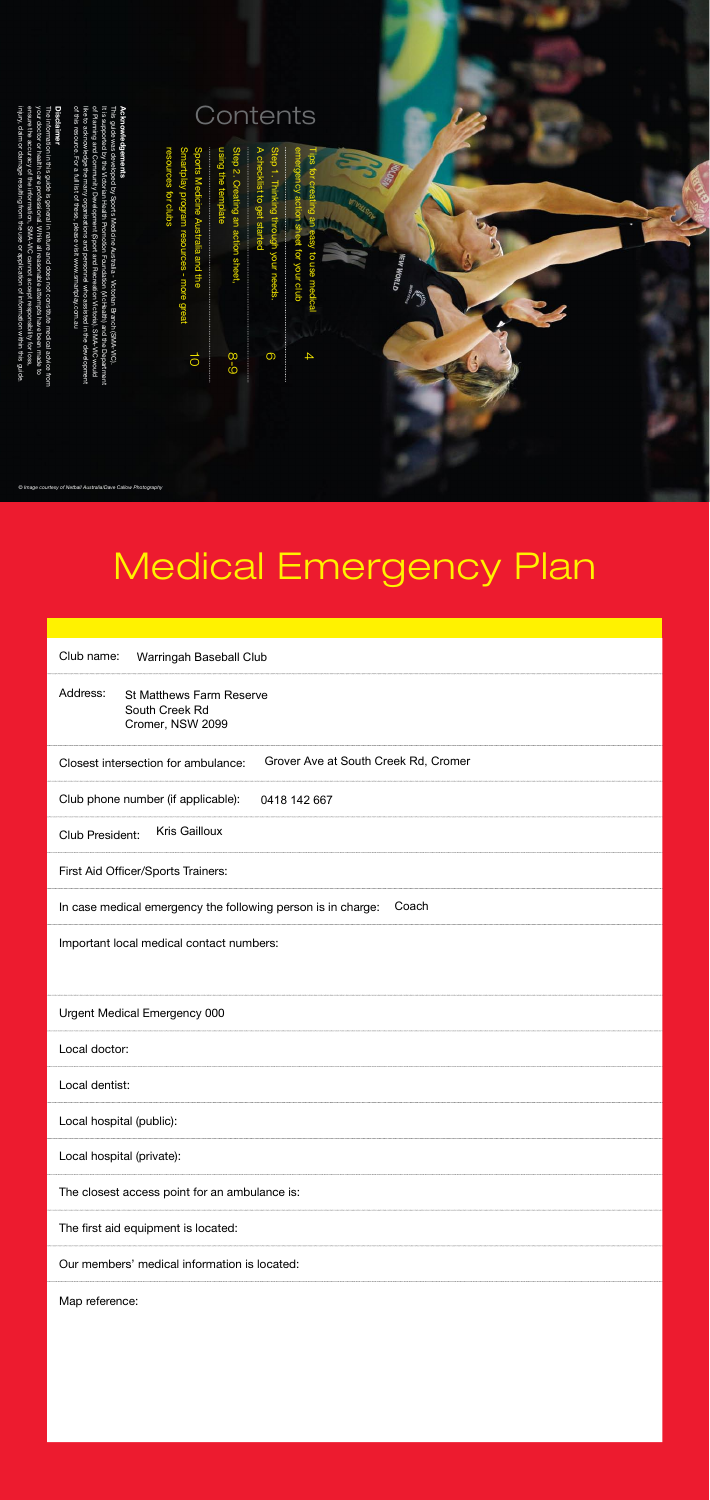Urgent Medical Emergency 000

Local doctor: Dee Why Family Medical Centre - Dee Why Grand Shopping Centre, 29-30, 15/19 Pacific Parade

Local dentist: Dee Why Family Medical Centre - Dee Why Grand Shopping Centre, 29-30, 15/19 Pacific Parade

Local hospital (public): Northern Beaches Hospital, Frenchs Forest

Local hospital (private):

The closest access point for an ambulance is: St Matthews Farm Reserve parking lot, near the club house

The first aid equipment is located: St Matthews Farm Canteen

Our members' medical information is located:

Map reference:

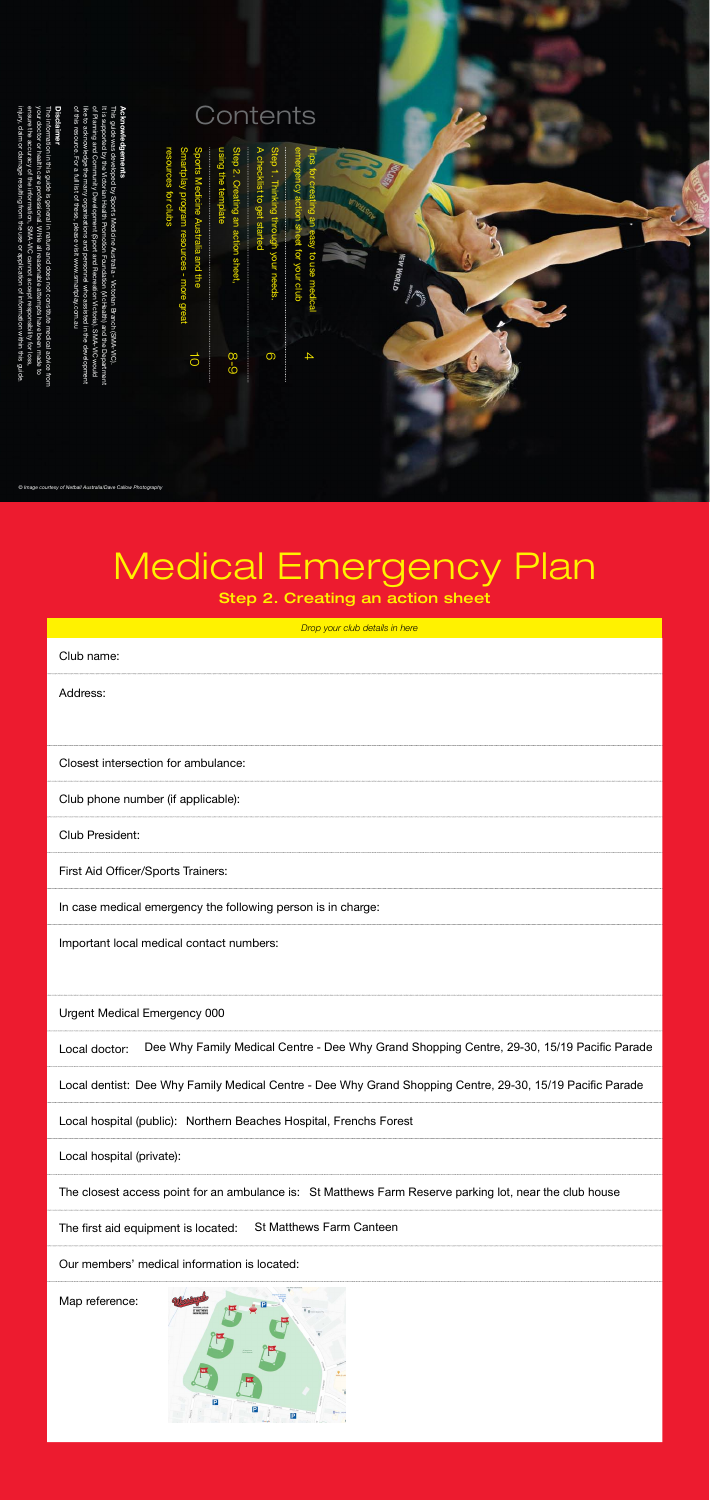## MEDICAL EMERGENCY ACTION PLAN

In the event of an emergency the following procedures should be followed for proper protocol.

#### **REMEMBER THE WELL BEING OF THE PLAYER HAS FIRST PRIORITY**

Activate this Emergency Action Plan:

- 1. If a player is injured, the "assigned person" or coach should immediately attend the injured player and determine the seriousness of the injury. Adopt the Stop, Talk, Observe, Prevent Further Injuries regime.
- 2. If the assigned person considers the injury to be serious, stop the game immediately. If it is necessary to hold-up or abandon the game whilst the player is being attended to, then this action will be fully supported by the Club.
- 3. If at any time a player is injured and is unconscious or has limited movement he/she should not be moved onto a stretcher, unless under the direction of someone who has sound knowledge of first aid.
- 4. Medical advice received by the Club is "If a person cannot get onto the stretcher unaided they should not be moved, except by qualified personnel".
- 5. Commence appropriate first aid as quickly as possible after the accident or injury has occurred. Try to remain calm and think your actions through.
- 6. Make sure that one person is in control of the situation: i.e. the assigned person or coach, first aid person, to avoid any confusion with procedures and / or control bystanders.
- 7. Contact the ambulance service (dial 000) and inform them of the situation.
- 8. What to tell the ambulance personnel:
	- Address of the oval, nearest entrance or other relevant information.
	- The type and seriousness of injury and whether the player is conscious or unconscious.
	- Where to gain admittance north side of Clubrooms via the parking lot.
- 9. Ensure the "assigned person" stays with the injured player until the ambulance arrives and takes control of the situation.
- 10. Make sure someone is assigned to wait at north side of Clubrooms at the end of the parking lot to meet the ambulance (you may have to unlock the chained gate so the ambulance can get onto the oval). Assigned person should know the key is in the canteen.
- 11. Ensure the impact area is cleared for easy access for the ambulance personnel.
- 12. The assigned person should gather eyewitnesses in a central location (statements may need to be taken at the end of the game depending on the nature and seriousness of the injury).
- 13. Provide any additional assistance as required e.g. notifying parents, collecting personal belongings etc.

#### **ACCIDENT / INJURY REPORTING**

The last step following a serious injury or incident is documentation. An Injury Report Form must be filled out for risk management and liability purposes.

- 1. The "assigned person" attending the injured player is to complete the Injury Report Form and submitit to the Club Secretary on the day of the injury.
- 2. Parents should refer to the insurance policy for details on our website to make an insurance or medical claim BNSW Personal Injury Claim Form.
- 3. The reports will be kept by the Club and reviewed by the Committee on a regular basis for risk management and liability purposes.
- 4. Copies of the reports are to be forwarded to MWDBA and BNSW by the Club.

### FIRST AID BASICS

The following basic steps outline a First Aid Protocol:

- **D** Danger *(Check for any danger to yourself, others or the patient)*
- **R** Response *(Check the patient for any signs of a response)*
- **S** Send for Help *(send someone for help or to call 000)*
- **A**  Airway *(Check clear the airway)*
- **B** Breathing *(Check the patient for breathing)*
- **C** CPR *(Begin CPR)*
- **D** Defibrillation *(utilise a defibrillation machine if you have one)*